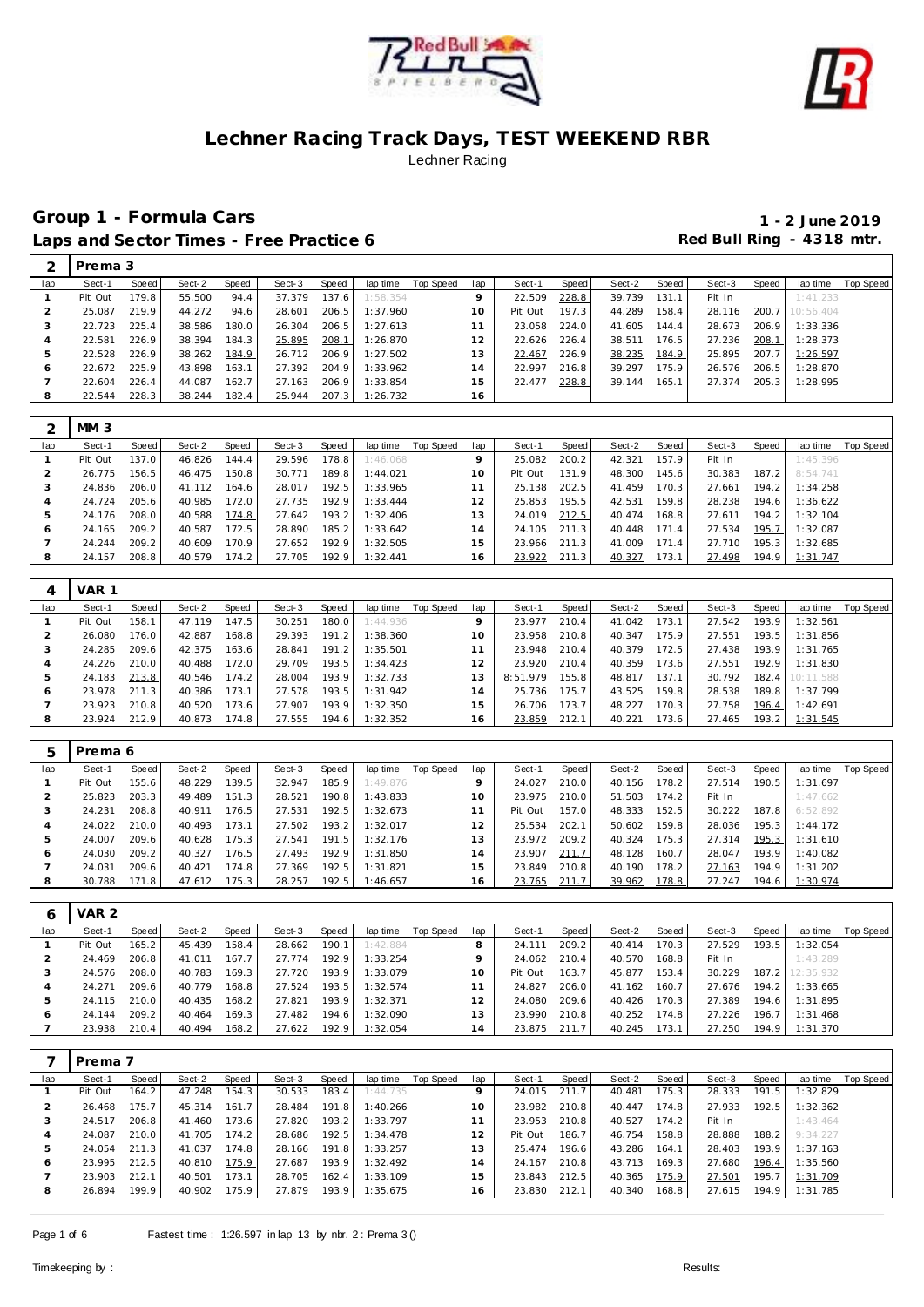



|     | US 1    |       |        |       |        |       |          |           |                 |         |       |        |       |        |                    |          |           |
|-----|---------|-------|--------|-------|--------|-------|----------|-----------|-----------------|---------|-------|--------|-------|--------|--------------------|----------|-----------|
| lap | Sect-1  | Speed | Sect-2 | Speed | Sect-3 | Speed | lap time | Top Speed | lap             | Sect-1  | Speed | Sect-2 | Speed | Sect-3 | Speed              | lap time | Top Speed |
|     | Pit Out | 196.9 | 44.997 | 158.8 | 28.581 | 188.2 | 1:38.798 |           |                 | 24.112  | 209.2 | 40.599 | 177.6 | 27.349 | 194.6 <sub>1</sub> | 1:32.060 |           |
|     | 24.536  | 207.2 | 41.057 | 178.2 | 27.380 | 193.5 | 1:32.973 |           |                 | 23.992  | 210.4 | 40.365 | 174.8 | Pit In |                    | 1:39.650 |           |
|     | 23.990  | 209.6 | 40.374 | 178.8 | 27.375 | 194.2 | 1:31.739 |           |                 | Pit Out | 206.4 | 42.069 | 172.0 | 27.671 | 195.3              | 5:29.292 |           |
|     |         |       | Pit In |       | Pit In |       | 2:50.522 |           |                 | 23.976  | 210.8 | 40.162 | 177.6 | 27.173 | 194.9              | 1:31.311 |           |
|     | Pit Out | 207.2 | 44.259 | 133.3 | 29.907 | 192.5 | 1:55.849 |           | 10 <sup>°</sup> |         |       |        |       |        |                    |          |           |

| 10  | KIC <sub>1</sub> |       |        |       |        |       |          |           |     |         |       |        |       |        |       |          |           |
|-----|------------------|-------|--------|-------|--------|-------|----------|-----------|-----|---------|-------|--------|-------|--------|-------|----------|-----------|
| lap | Sect-1           | Speed | Sect-2 | Speed | Sect-3 | Speed | lap time | Top Speed | lap | Sect-1  | Speed | Sect-2 | Speed | Sect-3 | Speed | lap time | Top Speed |
|     | Pit Out          | 206.0 | 45.034 | 136.4 | 30.461 | 192.5 | 1:40.032 |           | 10  | Pit Out | 219.5 | 41.844 | 142.5 | 30.068 | 201.5 | 1:53.225 |           |
|     | 24.928           | 181.6 | 45.983 | 128.9 | 28.712 | 201.9 | 1:39.623 |           |     | 23.060  | 224.0 | 38.885 | 178.8 | 26.448 | 203.4 | 1:28.393 |           |
|     | 23.164           | 221.3 | 39.153 | 181.8 | 26.699 | 202.6 | 1:29.016 |           | 12  | 22.917  | 223.6 | 42.671 | 157.9 | 27.334 | 203.4 | 1:32.922 |           |
|     | 22.874           | 225.0 | 38.899 | 175.3 | 27.979 | 200.7 | 1:29.752 |           | 13  | 23.030  | 220.8 | 41.825 | 114.9 | 30.943 | 204.2 | 1:35.798 |           |
|     | 23.154           | 227.3 | 39.444 | 169.3 | 27.605 | 202.2 | 1:30.203 |           | 4   | 22.903  | 225.0 | 38.826 | 179.4 | 26.412 | 203.8 | 1:28.141 |           |
| ō   | 23.017           | 225.4 | 39.883 | 160.7 | 27.184 | 201.9 | 1:30.084 |           | 15  | 22.816  | 225.4 | 38.549 | 183.7 | 26.296 | 202.6 | 1:27.661 |           |
|     | 22.933           | 225.0 | 39.640 | 160.2 | 27.950 | 203.0 | 1:30.523 |           | 16  | 29.829  | 137.5 | 43.135 | 159.8 | 26.952 | 204.9 | 1:39.916 |           |
| 8   | 23.002           | 224.0 | 39.921 | 153.4 | Pit In |       | 1:43.682 |           |     | 22.906  | 224.0 | 38.588 | 184.9 | 26.418 | 203.4 | 1:27.912 |           |
| q   | Pit Out          | 114.8 | 48.486 | 132.7 | Pit In |       | 9:18.693 |           | 18  |         |       |        |       |        |       |          |           |

| 10  | Prema 5 |       |        |       |        |       |          |           |        |         |       |        |       |        |       |          |           |
|-----|---------|-------|--------|-------|--------|-------|----------|-----------|--------|---------|-------|--------|-------|--------|-------|----------|-----------|
| lap | Sect-1  | Speed | Sect-2 | Speed | Sect-3 | Speed | lap time | Top Speed | lap    | Sect-1  | Speed | Sect-2 | Speed | Sect-3 | Speed | lap time | Top Speed |
|     | Pit Out | 150.0 | 47.234 | 147.5 | 30.376 | 186.5 | 1:46.018 |           | 10     | 24.046  | 211.7 | 40.413 | 171.4 | 27.435 | 194.6 | 1:31.894 |           |
|     | 25.341  | 201.7 | 43.362 | 160.2 | 28.381 | 193.2 | 1:37.084 |           |        | 23.994  | 211.3 | 40.438 | 173.6 | Pit In |       | 1:37.139 |           |
|     | 24.112  | 209.6 | 41.725 | 139.5 | 30.517 | 192.9 | 1:36.354 |           | 12     | Pit Out | 155.4 | 47.336 | 131.7 | 30.354 | 187.2 | 8:20.071 |           |
| 4   | 24.057  | 210.8 | 40.713 | 172.0 | 27.612 | 193.9 | 1:32.382 |           |        | 26.345  | 185.4 | 42.664 | 165.6 | 28.483 | 194.6 | 1:37.492 |           |
| 5   | 24.050  | 210.4 | 40.592 | 175.9 | 27.482 | 194.6 | 1:32.124 |           | $^1$ 4 | 23.968  | 211.3 | 40.760 | 124.1 | 30.747 | 194.6 | 1:35.475 |           |
| 6   | 23.989  | 211.3 | 40.482 | 176.5 | 27.524 | 194.6 | 1:31.995 |           | $15 -$ | 23.921  | 211.7 | 40.240 | 174.8 | 27.347 | 194.6 | 1:31.508 |           |
|     | 24.111  | 212.1 | 40.417 | 177.0 | 27.879 | 191.2 | 1:32.407 |           | 16.    | 23.895  | 211.3 | 40.356 | 176.5 | 27.362 | 195.7 | 1:31.613 |           |
| 8   | 24.108  | 212.1 | 40.671 | 166.2 | 27.638 | 194.6 | 1:32.417 |           |        | 23.874  | 211.3 | 40.317 | 169.3 | 31.263 | 194.6 | 1:35.454 |           |
| 9   | 24.191  | 210.4 | 40.354 | 173.1 | 27.367 | 194.9 | 1:31.912 |           | 18     | 23.994  | 210.8 | 40.921 | 170.9 | 28.020 | 152.8 | 1:32.935 |           |

| 1       | Prema 4 |       |        |       |        |       |          |           |     |         |       |        |       |        |       |          |           |
|---------|---------|-------|--------|-------|--------|-------|----------|-----------|-----|---------|-------|--------|-------|--------|-------|----------|-----------|
| lap     | Sect-1  | Speed | Sect-2 | Speed | Sect-3 | Speed | lap time | Top Speed | lap | Sect-1  | Speed | Sect-2 | Speed | Sect-3 | Speed | lap time | Top Speed |
|         | Pit Out | 157.9 | 53.613 | 164.1 | 33.063 | 182.7 | 1:57.345 |           | 10  | 23.940  | 211.7 | 40.228 | 179.4 | 27.326 | 194.2 | 1:31.494 |           |
|         | 24.960  | 202.9 | 44.042 | 138.5 | 29.463 | 173.4 | 1:38.465 |           |     | 23.941  | 211.3 | 41.150 | 165.6 | Pit In |       | 1:42.047 |           |
| -3      | 28.132  | 178.3 | 41.201 | 177.6 | 27.595 | 194.2 | 1:36.928 |           |     | Pit Out | 201.7 | 44.757 | 158.8 | 30.700 | 177.3 | 6:49.010 |           |
|         | 24.375  | 209.6 | 40.385 | 178.8 | 27.635 | 194.2 | 1:32.395 |           |     | 25.743  | 174.8 | 42.029 | 175.9 | 27.824 | 194.6 | 1:35.596 |           |
|         | 23.874  | 215.1 | 40.436 | 178.2 | 27.748 | 191.8 | 1:32.058 |           | 4   | 23.899  | 210.8 | 40.263 | 180.6 | 27.424 | 194.9 | 1:31.586 |           |
| $\circ$ | 26.744  | 195.9 | 40.950 | 175.3 | 27.680 | 193.9 | 1:35.374 |           | 5   | 23.838  | 212.5 | 40.151 | 178.8 | 27.264 | 196.0 | 1:31.253 |           |
|         | 23.906  | 213.4 | 40.296 | 178.8 | 27.410 | 196.0 | 1:31.612 |           | 6   | 23.806  | 212.9 | 40.131 | 180.0 | 27.183 | 196.7 | 1:31.120 |           |
| 8       | 23.867  | 213.4 | 40.495 | 164.6 | 29.744 | 194.2 | 1:34.106 |           |     | 23.878  | 212.5 | 39.948 | 179.4 | 28.324 | 194.9 | 1:32.150 |           |
| $\circ$ | 23.992  | 212.9 | 40.180 | 180.0 | 27.595 | 193.5 | 1:31.767 |           | 18  |         |       |        |       |        |       |          |           |

| $\overline{4}$ | Saucy   |       |        |       |        |       |          |           |                |          |       |        |       |        |       |          |           |
|----------------|---------|-------|--------|-------|--------|-------|----------|-----------|----------------|----------|-------|--------|-------|--------|-------|----------|-----------|
| lap            | Sect-1  | Speed | Sect-2 | Speed | Sect-3 | Speed | lap time | Top Speed | lap            | Sect-1   | Speed | Sect-2 | Speed | Sect-3 | Speed | lap time | Top Speed |
|                | Pit Out | 137.7 | 47.307 | 152.1 | Pit In |       | 1:55.785 |           | 10             | 3:16.133 | 205.2 | 41.030 | 175.3 | 27.589 | 192.9 | 4:24.752 |           |
|                | Pit Out | 193.4 | 41.483 | 166.2 | Pit In |       | 2:06.093 |           |                | 24.062   | 208.4 | 40.743 | 174.2 | 27.327 | 194.9 | 1:32.132 |           |
| -3             | Pit Out | 206.4 | 41.142 | 168.2 | 27.816 | 192.5 | 1:57.237 |           | 2              | 23.987   | 209.6 | 40.668 | 173.1 | 27.486 | 194.2 | 1:32.141 |           |
|                | 24.128  | 210.4 | 43.055 | 135.0 | 29.107 | 192.9 | 1:36.290 |           | 3              | 23.987   | 210.0 | 40.615 | 178.2 | 27.530 | 193.5 | 1:32.132 |           |
| b              | 24.148  | 209.2 | 40.819 | 173.1 | 27.953 | 192.2 | 1:32.920 |           | $\overline{a}$ | 24.402   | 208.8 | 40.593 | 181.2 | 27.353 | 194.6 | 1:32.348 |           |
| Ô              | 24.173  | 210.4 | 40.581 | 172.0 | 27.543 | 192.5 | 1:32.297 |           | 15             | 24.006   | 210.0 | 40.722 | 177.6 | 27.412 | 194.2 | 1:32.140 |           |
|                | 24.160  | 209.2 | 40.521 | 180.6 | 27.596 | 192.2 | 1:32.277 |           | 6              | 24.171   | 209.6 | 40.518 | 181.2 | 27.583 | 194.6 | 1:32.272 |           |
| 8              | 23.969  | 209.2 | 40.699 | 178.8 | 27.458 | 192.9 | 1:32.126 |           |                | 23.978   | 210.4 | 40.442 | 178.2 | 28.064 | 191.5 | 1:32.484 |           |
| 9              | 23.987  | 209.2 | 40.571 | 177.6 | 27.860 | 191.5 | 1:32.418 |           | 18             |          |       |        |       |        |       |          |           |

| 15  | `oth    |       |        |       |        |       |          |           |     |        |       |              |         |        |         |          |                    |
|-----|---------|-------|--------|-------|--------|-------|----------|-----------|-----|--------|-------|--------------|---------|--------|---------|----------|--------------------|
| lap | Sect-1  | Speed | Sect-2 | Speed | Sect-3 | Speed | lap time | Top Speed | lap | Sect-1 | Speed | Sect-2       | Speed   | Sect-3 | Speed   |          | lap time Top Speed |
|     | Pit Out | 148.9 | 52.083 | 140.3 | 31.449 | 174.8 | 1:53.587 |           |     | 24.146 | 209.6 | 41.096       | 178.2   | 27.923 | 192.9   | 1:33.165 |                    |
|     | 26.984  | 186.4 | 44.833 | 177.6 | 28.358 | 192.5 | 1:40.175 |           |     | 24.322 | 209.2 | 41.263 177.6 |         | 28.060 | $192.5$ | 1:33.645 |                    |
|     | 24.627  | 208.0 | 41.277 | 179.4 | 28.132 | 192.2 | 1:34.036 |           |     | 24.235 | 208.8 | 41.027       | 177.6   | 28.096 | 191.5   | 1:33.358 |                    |
|     | 24.366  | 208.4 | 41.341 | 177.6 | 32.029 | 189.8 | 1:37.736 |           |     | 24.209 | 208.4 | 41.046       | $178.2$ | 27.901 | 193.2   | 1:33.156 |                    |
|     | 24.542  | 209.2 | 42.849 | 105.7 | 28.780 | 193.9 | 1:36.171 |           | 10  | 24.253 | 208.4 | 41.192 177.6 |         | 28.324 | 190.1   | 1:33.769 |                    |
|     |         |       |        |       |        |       |          |           |     |        |       |              |         |        |         |          |                    |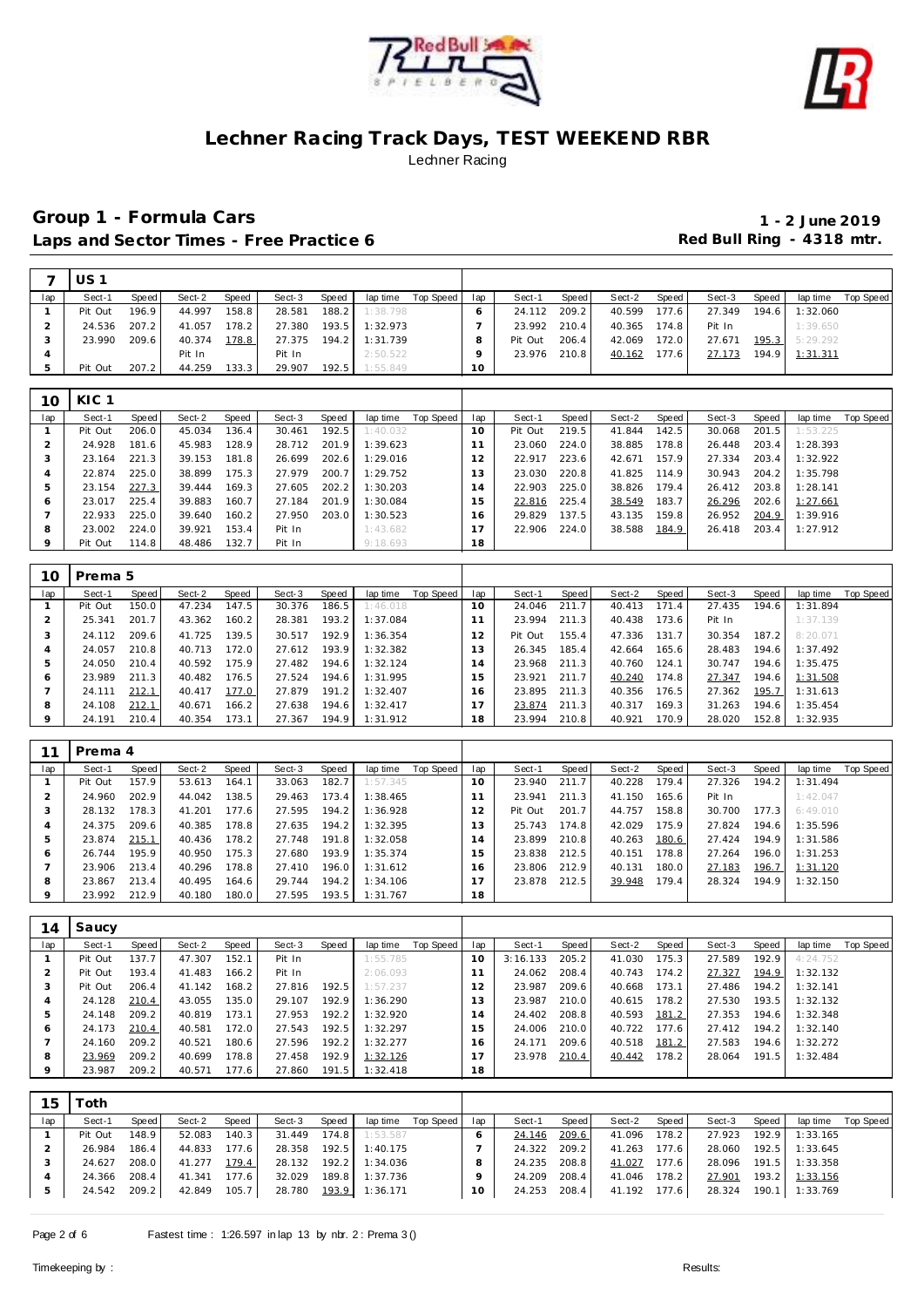



| 16  | VAR 5      |       |        |       |        |       |          |           |     |           |       |        |       |        |       |           |                  |
|-----|------------|-------|--------|-------|--------|-------|----------|-----------|-----|-----------|-------|--------|-------|--------|-------|-----------|------------------|
| lap | Sect-1     | Speed | Sect-2 | Speed | Sect-3 | Speed | lap time | Top Speed | lap | Sect-1    | Speed | Sect-2 | Speed | Sect-3 | Speed | lap time  | <b>Top Speed</b> |
|     | Pit Out    | 183.8 | 46.008 | 156.5 | Pit In |       | 2:02.920 |           |     | 24.138    | 210.4 | 43.174 | 113.4 | 35.641 | 191.8 | 1:42.953  |                  |
|     | Pit Out    | 191.0 | 43.930 | 152.1 | Pit In |       | 2:32.480 |           |     | 25.346    | 207.2 | 42.851 | 166.2 | 27.712 | 193.5 | 1:35.909  |                  |
| 3   | Pit Out    | 158.4 | 42.699 | 171.4 | 28.448 | 190.5 | 2:03.920 |           | 10  | 24.037    | 209.6 | 40.606 | 169.3 | 28.014 | 191.8 | 1:32.657  |                  |
| 4   | 24.706     | 208.4 | 40.884 | 168.8 | 27.931 | 193.5 | 1:33.521 |           |     | 10:08.005 | 158.4 | 45.276 | 149.6 | 32.248 | 161.2 | 11:25.529 |                  |
| 5   | 24.069     | 209.6 | 40.887 | 174.8 | 27.596 | 193.9 | 1:32.552 |           | 2   | 28.538    | 130.5 | 44.914 | 169.8 | 28.070 | 194.2 | 1:41.522  |                  |
| 6   | 23.938     | 208.0 | 40.430 | 171.4 | 27.579 | 194.6 | 1:31.947 |           | 3   | 24.081    | 210.0 | 40.646 | 168.2 | 27.609 | 195.7 | 1:32.336  |                  |
|     | 24.057     | 210.0 | 40.534 | 170.3 | 27.769 | 192.2 | 1:32.360 |           | 14  | 23.884    | 209.6 | 40.361 | 171.4 | 27.414 | 195.3 | 1:31.659  |                  |
|     |            |       |        |       |        |       |          |           |     |           |       |        |       |        |       |           |                  |
| 17  | <b>US2</b> |       |        |       |        |       |          |           |     |           |       |        |       |        |       |           |                  |
| lap | Sect-1     | Speed | Sect-2 | Speed | Sect-3 | Speed | lap time | Top Speed | lap | Sect-1    | Speed | Sect-2 | Speed | Sect-3 | Speed | lap time  | Top Speed        |

| lan | Sect-1         | Speed | Sect-2       | Speed | Sect-3                                 | Speed |                              | laptime Top Speed   lap |          | Sect-1        | Speed | Sect-2                           | Speed | Sect-3 Speed                       | lap time Top Speed                 |  |
|-----|----------------|-------|--------------|-------|----------------------------------------|-------|------------------------------|-------------------------|----------|---------------|-------|----------------------------------|-------|------------------------------------|------------------------------------|--|
|     | Pit Out 202.1  |       | 43.360 167.2 |       |                                        |       | <b>28.911 189.5 1:36.110</b> |                         |          | 23.939 210.0  |       |                                  |       |                                    | 40.214 180.0 27.139 195.7 1:31.292 |  |
|     | 24.518 207.6   |       |              |       | 40.664 170.3 27.814 192.2 1:32.996     |       |                              |                         |          |               |       | 23.883 210.4 42.815 142.1 Pit In |       |                                    | 1:39.591                           |  |
|     | 23.971 210.4   |       | 40.409 180.6 |       | 27.399 192.9 1:31.779                  |       |                              |                         |          | Pit Out 205.6 |       |                                  |       | 42.577 173.1 27.585 195.7 4:24.010 |                                    |  |
|     | 3:55.762 203.3 |       |              |       | 40.731 178.2 27.606 193.5 5:04.099     |       |                              |                         |          | 23.905 211.7  |       |                                  |       | 40.138 178.2 27.438 195.7 1:31.481 |                                    |  |
|     | 23.868 210.4   |       |              |       | 40.291  183.1  27.408  194.2  1:31.567 |       |                              |                         | $10^{-}$ |               |       |                                  |       |                                    |                                    |  |

| 21  | $\cup$ S 3 |       |        |       |        |         |          |           |     |        |       |        |       |        |       |                |           |
|-----|------------|-------|--------|-------|--------|---------|----------|-----------|-----|--------|-------|--------|-------|--------|-------|----------------|-----------|
| lap | Sect-1     | Speed | Sect-2 | Speed | Sect-3 | Speed   | lap time | Top Speed | lap | Sect-1 | Speed | Sect-2 | Speed | Sect-3 | Speed | lap time       | Top Speed |
|     | Pit Out    | 205.2 | 46.607 | 163.1 | 30.654 | 189.5   | 1:40.601 |           |     | 23.805 | 211.7 | 40.296 | 179.4 | 27.254 | 196.4 | 1:31.355       |           |
|     | 24.312     | 210.4 | 40.834 | 175.9 | 27.493 | 194.9   | 1:32.639 |           |     | 23.783 | 211.7 | 40.083 | 178.8 | 27.423 |       | 193.9 1:31.289 |           |
|     | 23.892     | 211.7 | 40.214 | 178.2 | 27.278 | 194.6   | 1:31.384 |           |     | 23.784 | 212.5 | 40.133 | 178.2 | 27.065 | 196.7 | 1:30.982       |           |
|     | 6:04.186   | 208.0 | 45.100 | 128.0 | 30.253 | $195.3$ | 7:19.539 |           |     | 23.749 | 213.4 | 40.131 | 179.4 | Pit In |       | 1:37.458       |           |

| 23  | losifidis |       |        |       |        |         |          |           |          |         |       |        |       |        |       |                 |           |
|-----|-----------|-------|--------|-------|--------|---------|----------|-----------|----------|---------|-------|--------|-------|--------|-------|-----------------|-----------|
| lap | Sect-1    | Speed | Sect-2 | Speed | Sect-3 | Speed   | lap time | Top Speed | lap      | Sect-1  | Speed | Sect-2 | Speed | Sect-3 | Speed | lap time        | Top Speed |
|     | Pit Out   | 145.1 | 48.188 | 138.5 | 30.937 | 183.4   | 1:56.201 |           |          | 24.038  | 216.4 | 43.666 | 124.7 | Pit In |       | 1:50.542        |           |
|     | 25.304    | 209.6 | 42.360 | 150.4 | 28.737 | 193.9   | 1:36.401 |           | $\Omega$ | Pit Out | 143.4 | 57.350 | 118.7 | 38.763 |       | 161.4 10:18.631 |           |
|     | 24.441    | 212.5 | 40.864 | 157.4 | 28.833 | $193.5$ | 1:34.138 |           |          | 26.178  | 210.8 | 43.519 | 130.8 | 29.432 | 191.8 | 1:39.129        |           |
| 4   | 24.727    | 213.4 | 40.752 | 156.1 | 28.196 | 196.0   | 1:33.675 |           |          | 24.513  | 213.4 | 40.673 | 163.1 | 28.044 | 191.8 | 1:33.230        |           |
| 5   | 24.362    | 216.8 | 40.797 | 157.0 | 28.221 | 191.8   | 1:33.380 |           | 13.      | 23.897  | 215.5 | 40.060 | 172.0 | 27.488 | 196.7 | 1:31.445        |           |
| 6   | 24.137    | 214.2 | 40.610 | 152.5 | 28.099 | 196.0   | 1:32.846 |           | 14       | 23.892  | 215.1 | 40.040 | 165.6 | 27.760 | 193.9 | 1:31.692        |           |
|     | 24.047    | 215.1 | 40.643 | 161.2 | 27.995 | 195.3   | 1:32.685 |           | 15       | 23.882  | 215.5 | 40.031 | 168.2 | 27.474 | 196.7 | 1:31.387        |           |
| 8   | 24.517    | 214.2 | 40.273 | 170.3 | 28.038 | 194.9   | 1:32.828 |           | 16       |         |       |        |       |        |       |                 |           |

| 25  | MM 1    |       |        |       |        |       |          |           |                |         |       |        |       |        |       |          |           |
|-----|---------|-------|--------|-------|--------|-------|----------|-----------|----------------|---------|-------|--------|-------|--------|-------|----------|-----------|
| lap | Sect-1  | Speed | Sect-2 | Speed | Sect-3 | Speed | lap time | Top Speed | lap            | Sect-1  | Speed | Sect-2 | Speed | Sect-3 | Speed | lap time | Top Speed |
|     | Pit Out | 165.9 | 43.905 | 163.1 | 28.890 | 184.3 | 1:40.689 |           | 10             | 25.227  | 193.8 | 45.168 | 159.8 | Pit In |       | 1:49.374 |           |
|     | 25.619  | 193.8 | 42.214 | 155.6 | 29.029 | 194.6 | 1:36.862 |           |                | Pit Out | 152.7 | 45.863 | 149.6 | 28.386 | 190.8 | 9:45.094 |           |
| 3   | 24.068  | 210.8 | 40.856 | 164.1 | 27.769 | 194.9 | 1:32.693 |           |                | 25.028  | 198.0 | 41.726 | 155.2 | 27.986 | 198.2 | 1:34.740 |           |
| 4   | 23.890  | 211.7 | 41.220 | 163.6 | 27.801 | 195.7 | 1:32.911 |           | 3              | 23.875  | 211.3 | 40.473 | 167.2 | 27.180 | 196.7 | 1:31.528 |           |
| 5   | 23.837  | 211.3 | 40.495 | 166.7 | 27.434 | 196.0 | 1:31.766 |           | $\overline{a}$ | 23.771  | 212.1 | 40.252 | 165.6 | 27.091 | 197.1 | 1:31.114 |           |
| O   | 23.865  | 211.3 | 40.376 | 165.6 | 27.484 | 196.7 | 1:31.725 |           | 5              | 23.774  | 212.9 | 40.063 | 167.7 | 28.268 | 198.5 | 1:32.105 |           |
|     | 23.830  | 212.1 | 40.528 | 163.1 | 27.521 | 196.0 | 1:31.879 |           | 16             | 23.703  | 212.5 | 40.211 | 169.8 | 27.107 | 197.8 | 1:31.021 |           |
| 8   | 23.924  | 210.4 | 40.532 | 165.6 | 27.323 | 196.7 | 1:31.779 |           |                | 23.695  | 213.8 | 40.188 | 169.8 | 26.932 | 198.2 | 1:30.815 |           |
| 9   | 23.907  | 211.3 | 40.493 | 165.6 | 27.242 | 196.0 | 1:31.642 |           | 18             |         |       |        |       |        |       |          |           |

| 26  | MM 2    |       |        |       |        |       |          |           |         |         |       |        |       |        |       |          |           |
|-----|---------|-------|--------|-------|--------|-------|----------|-----------|---------|---------|-------|--------|-------|--------|-------|----------|-----------|
| lap | Sect-1  | Speed | Sect-2 | Speed | Sect-3 | Speed | lap time | Top Speed | lap     | Sect-1  | Speed | Sect-2 | Speed | Sect-3 | Speed | lap time | Top Speed |
|     | Pit Out | 120.1 | 50.993 | 147.1 | Pit In |       | 2:00.191 |           | $\circ$ | 24.063  | 210.0 | 40.460 | 170.9 | 27.350 | 194.9 | 1:31.873 |           |
|     | Pit Out | 173.7 | 43.785 | 157.9 | 29.032 | 182.7 | 3:09.838 |           | 10      | 24.015  | 202.5 | 43.628 | 158.8 | Pit In |       | 1:41.558 |           |
| -3  | 25.480  | 179.8 | 43.602 | 169.8 | 28.547 | 192.5 | 1:37.629 |           |         | Pit Out | 181.3 | 43.861 | 165.1 | 30.247 | 184.0 | 9:39.869 |           |
|     | 24.148  | 208.8 | 40.581 | 170.9 | 27.709 | 194.2 | 1:32.438 |           |         | 25.549  | 181.3 | 41.661 | 169.8 | 28.053 | 196.0 | 1:35.263 |           |
|     | 24.000  | 210.0 | 40.566 | 172.5 | 27.543 | 193.9 | 1:32.109 |           | 13      | 23.928  | 210.0 | 40.574 | 170.9 | 27.337 | 196.0 | 1:31.839 |           |
| O   | 24.077  | 209.2 | 40.538 | 173.1 | 27.420 | 194.6 | 1:32.035 |           | 14      | 23.861  | 210.8 | 41.510 | 170.9 | 27.210 | 197.4 | 1:32.581 |           |
|     | 24.132  | 209.6 | 40.497 | 171.4 | 27.431 | 194.2 | 1:32.060 |           | 15      | 23.775  | 211.7 | 40.217 | 175.9 | 27.203 | 196.7 | 1:31.195 |           |
| 8   | 24.083  | 210.4 | 40.635 | 173.1 | 27.512 | 193.9 | 1:32.230 |           | 16.     | 23.884  | 212.1 | 40.254 | 169.3 | 27.241 | 195.7 | 1:31.379 |           |

|     | $27$ US 6     |       |                                                 |       |                                    |                         |  |              |        |       |                                                         |       |          |                    |
|-----|---------------|-------|-------------------------------------------------|-------|------------------------------------|-------------------------|--|--------------|--------|-------|---------------------------------------------------------|-------|----------|--------------------|
| lap | Sect-1        | Speed | Sect-2                                          | Speed | Sect-3 Speed                       | laptime Top Speed   lap |  | Sect-1 Speed | Sect-2 | Speed | Sect-3                                                  | Speed |          | lap time Top Speed |
|     | Pit Out 202.9 |       |                                                 |       | 42.277 173.1 27.192 204.9 1:36.056 |                         |  | 22.647 227.3 |        |       | 39.052 183.1 Pit In                                     |       | 1:39.289 |                    |
|     |               |       | 23.074 224.5 39.205 168.2 27.109 203.8 1:29.388 |       |                                    |                         |  |              |        |       | Pit Out 197.7   43.640 158.4   34.909 170.1   13:12.826 |       |          |                    |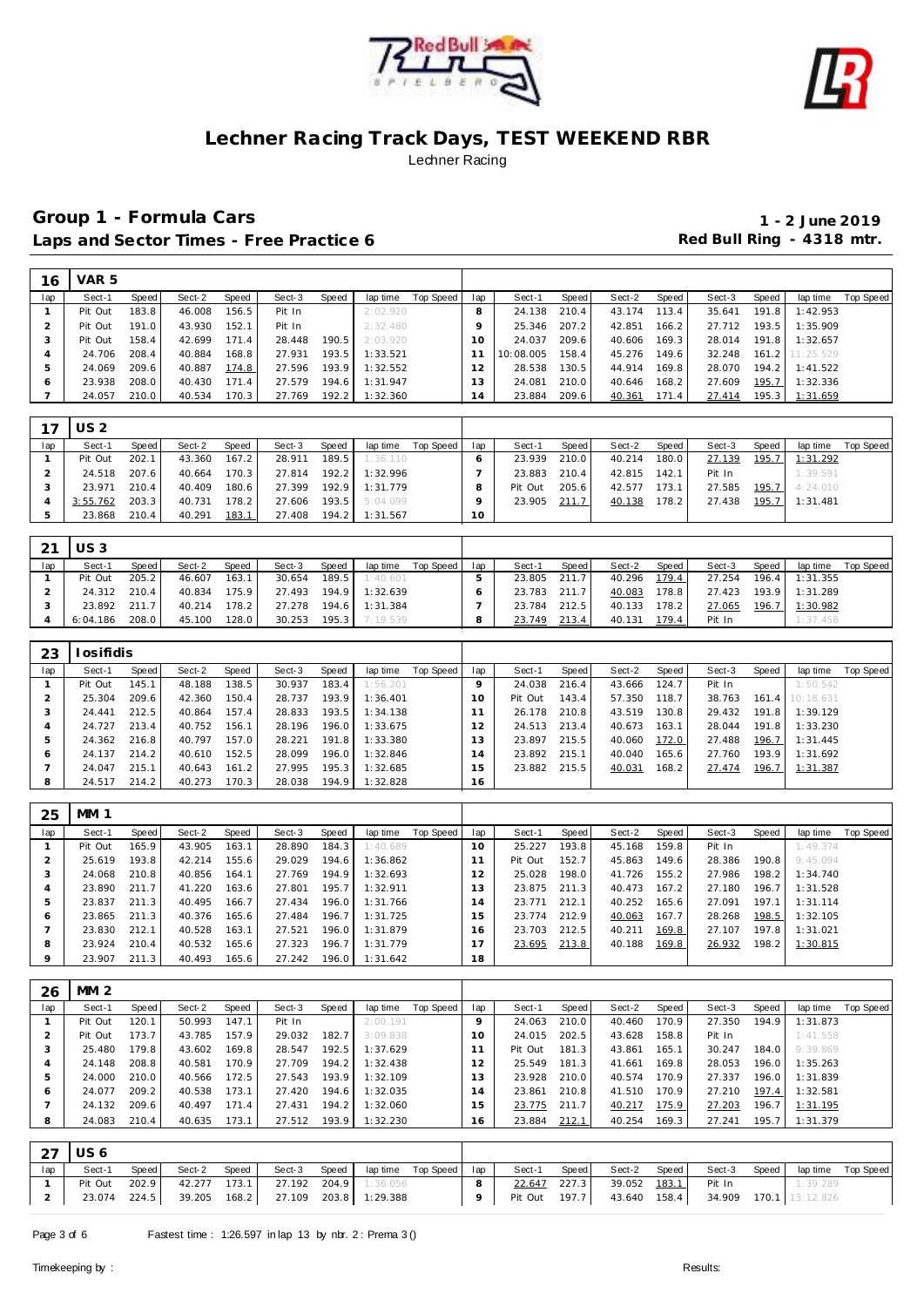



# **Group 1 - Formula Cars 1 - 2 June 2019**

Laps and Sector Times - Free Practice 6 *Red Bull Ring - 4318 mtr.* 

| 222.6<br>22.986 | 39.060<br>175.9 | 26.561 204.9 1:28.607 | $10^{-1}$ | 25.050 | 213.4 | 44.724 138.8 |       | 29.704 205.3 1:39.478 |                       |
|-----------------|-----------------|-----------------------|-----------|--------|-------|--------------|-------|-----------------------|-----------------------|
| 224.5<br>22.779 | 177.6<br>38.858 | 27.282 202.6 1:28.919 |           | 22.681 | 225.0 | 38.714 183.1 |       |                       | 26.117 203.0 1:27.512 |
| 229.8<br>23.106 | 39.221<br>178.2 | 26.439 204.9 1:28.766 | 12        | 22.790 | 225.0 | 38.705 180.0 |       |                       | 26.062 207.3 1:27.557 |
| 225.4<br>22.765 | 38.833<br>176.5 | 26.269 204.5 1:27.867 | 13        | 26.956 | 143.6 | 51.013 172.5 |       |                       | 28.007 205.7 1:45.976 |
| 224.5<br>22.758 | 181.8<br>38.758 | 26.297 204.5 1:27.813 | 14        | 22.648 | 226.4 | 38.582       | 177.6 |                       | 26.115 206.1 1:27.345 |

| - 28 | $\overline{\cup}$ 54 |         |        |       |              |       |                       |           |     |        |       |              |       |        |       |                       |           |
|------|----------------------|---------|--------|-------|--------------|-------|-----------------------|-----------|-----|--------|-------|--------------|-------|--------|-------|-----------------------|-----------|
| lap  | Sect-1               | Speed I | Sect-2 | Speed | Sect-3       | Speed | lap time              | Top Speed | lap | Sect-1 | Speed | Sect-2       | Speed | Sect-3 | Speed | lap time              | Top Speed |
|      | Pit Out              | 203.7   | 46.866 | 151.7 | 31.618       | 187.8 | 1:41.652              |           |     | 24.076 | 208.4 | 40.722 177.0 |       | 27.394 |       | 193.5 1:32.192        |           |
|      | 24.528               | 208.4   | 40.796 | 173.1 |              |       | 31.370 191.5 1:36.694 |           |     | 23.963 | 210.4 | 40.112 177.0 |       |        |       | 27.258 196.4 1:31.333 |           |
|      | 24.142 207.6         |         | 40.556 | 178.8 | 27.423       |       | 190.5 1:32.121        |           |     | 23.799 | 211.7 | 40.111       | 177.0 | 27.387 |       | 193.9 1:31.297        |           |
|      | 7:20.506             | 193.4   | 42.703 | 175.3 | 29.117 194.6 |       | 8:32.326              |           | 8   | 23.886 | 211.3 | 40.029       | 178.2 | 27.242 |       | 195.7 1:31.157        |           |

| 28  | US 5    |       |        |       |        |       |                |           |          |         |        |        |       |        |       |           |           |
|-----|---------|-------|--------|-------|--------|-------|----------------|-----------|----------|---------|--------|--------|-------|--------|-------|-----------|-----------|
| lap | Sect-1  | Speed | Sect-2 | Speed | Sect-3 | Speed | lap time       | Top Speed | lap      | Sect-1  | Speed  | Sect-2 | Speed | Sect-3 | Speed | lap time  | Top Speed |
|     | Pit Out | 195.9 | 44.824 | 148.4 | 27.868 | 200.0 | 1:39.377       |           |          | 22.707  | 224.0  | 38.903 | 179.4 | Pit In |       | 1:36.690  |           |
|     | 23.540  | 222.6 | 39.064 | 180.0 | 30.939 | 202.6 | 1:33.543       |           |          | Pit Out | 154.9  | 45.945 | 158.4 | 28.606 | 197.8 | 11:22.008 |           |
|     | 22.756  | 225.4 | 38.590 | 183.7 | 26.194 | 206.9 | 1:27.540       |           | $\Omega$ | 30.849  | 129.61 | 43.567 | 184.9 | 29.432 | 205.7 | 1:43.848  |           |
|     | 22.633  | 227.3 | 38.571 | 178.8 | 26.367 | 207.3 | 1:27.571       |           |          | 22.935  | 223.1  | 38.628 | 186.9 | 30.056 | 203.8 | 1:31.619  |           |
|     | 22.596  | 225.0 | 38.543 | 186.2 | 35.285 | 137.8 | 1:36.424       |           |          | 22.791  | 224.5  | 38.560 | 184.9 | 26.914 | 206.1 | 1:28.265  |           |
| 6   | 28.442  | 185.1 | 44.793 | 167.7 | 27.558 | 204.9 | 1:40.793       |           | 13       | 22.983  | 223.6  | 47.373 | 78.0  | 32.676 | 205.7 | 1:43.032  |           |
|     | 22.598  | 229.3 | 38.689 | 187.5 | 26.847 |       | 204.2 1:28.134 |           | 14       |         |        |        |       |        |       |           |           |

| 44  | Belov   |       |        |       |        |         |          |           |     |        |       |        |       |        |       |          |           |
|-----|---------|-------|--------|-------|--------|---------|----------|-----------|-----|--------|-------|--------|-------|--------|-------|----------|-----------|
| lap | Sect-1  | Speed | Sect-2 | Speed | Sect-3 | Speed   | lap time | Top Speed | lap | Sect-1 | Speed | Sect-2 | Speed | Sect-3 | Speed | lap time | Top Speed |
|     | Pit Out | 163.2 | 44.283 | 155.6 | 29.419 | 183.4   | 1:39.802 |           |     | 24.316 | 210.0 | 40.499 | 72.5  | 27.823 | 194.6 | 1:32.638 |           |
|     | 24.889  | 200.6 | 44.369 | 169.8 | 27.633 | $193.2$ | 1:36.891 |           |     | 23.837 | 212.1 | 40.623 | 173.6 | 27.214 | 196.0 | 1:31.674 |           |
|     | 24.568  | 207.2 | 41.709 | 169.3 | 33.754 | 191.2   | 1:40.031 |           |     | 23.881 | 211.3 | 40.172 | 173.6 | 27.147 | 194.9 | 1:31.200 |           |
|     | 24.115  | 209.2 | 44.426 | 170.9 | 28.213 | 192.5   | 1:36.754 |           | 8   |        |       |        |       |        |       |          |           |

| 46  | KIC <sub>2</sub> |       |        |       |        |       |          |           |                |         |       |        |       |        |       |          |           |
|-----|------------------|-------|--------|-------|--------|-------|----------|-----------|----------------|---------|-------|--------|-------|--------|-------|----------|-----------|
| lap | Sect-1           | Speed | Sect-2 | Speed | Sect-3 | Speed | lap time | Top Speed | lap            | Sect-1  | Speed | Sect-2 | Speed | Sect-3 | Speed | lap time | Top Speed |
|     | Pit Out          | 218.1 | 43.911 | 162.2 | 29.331 | 180.6 | 1:37.572 |           | $10^{-}$       | 22.830  | 225.0 | 39.347 | 175.9 | Pit In |       | 1:40.046 |           |
|     | 25.157           | 215.5 | 45.641 | 135.7 | 29.825 | 203.4 | 1:40.623 |           |                | Pit Out | 218.6 | 39.916 | 179.4 | 26.482 | 203.0 | 8:03.445 |           |
|     | 22.903           | 225.4 | 38.848 | 183.7 | 28.606 | 200.4 | 1:30.357 |           | 2              | 22.891  | 222.6 | 38.858 | 183.7 | 26.242 | 205.7 | 1:27.991 |           |
|     | 24.261           | 220.8 | 39.125 | 183.7 | 26.921 | 203.4 | 1:30.307 |           | 3              | 22.655  | 225.9 | 39.720 | 144.4 | 28.395 | 205.7 | 1:30.770 |           |
|     | 22.836           | 224.0 | 39.181 | 172.0 | 28.113 | 205.7 | 1:30.130 |           | $\overline{4}$ | 22.695  | 226.9 | 40.014 | 108.7 | 29.863 | 200.7 | 1:32.572 |           |
| O   | 22.813           | 226.9 | 38.693 | 183.7 | 26.421 | 207.3 | 1:27.927 |           | 5              | 22.901  | 225.0 | 38.683 | 182.4 | 26.262 | 204.9 | 1:27.846 |           |
|     | 22.764           | 227.3 | 38.704 | 184.3 | 28.208 | 204.2 | 1:29.676 |           | 6              | 22.591  | 228.8 | 43.838 | 173.1 | 26.631 | 204.2 | 1:33.060 |           |
| 8   | 22.777           | 227.8 | 58.265 | 177.0 | 29.228 | 203.8 | 1:50.270 |           |                | 22.820  | 224.5 | 38.626 | 185.6 | 26.304 | 203.8 | 1:27.750 |           |
|     | 22.841           | 224.5 | 38.572 | 188.8 | 26.466 | 203.0 | 1:27.879 |           | 18             |         |       |        |       |        |       |          |           |

| 55  | Meyuhas |       |        |       |        |       |          |           |     |         |       |        |       |        |       |          |           |
|-----|---------|-------|--------|-------|--------|-------|----------|-----------|-----|---------|-------|--------|-------|--------|-------|----------|-----------|
| lap | Sect-1  | Speed | Sect-2 | Speed | Sect-3 | Speed | lap time | Top Speed | lap | Sect-1  | Speed | Sect-2 | Speed | Sect-3 | Speed | lap time | Top Speed |
|     | Pit Out | 157.4 | 44.555 | 155.6 | 29.487 | 188.2 | 1:41.075 |           |     | 24.070  | 211.3 | 40.592 | 174.8 | 27.817 | 194.6 | 1:32.479 |           |
|     | 24.828  | 210.8 | 42.079 | 149.2 | 28.865 | 193.9 | 1:35.772 |           | 10  | 24.021  | 211.3 | 40.427 | 173.1 | Pit In |       | 1:41.230 |           |
|     | 24.216  | 210.4 | 40.814 | 171.4 | 31.047 | 171.2 | 1:36.077 |           |     | Pit Out | 181.6 | 46.002 | 139.9 | 30.512 | 186.9 | 7:08.132 |           |
|     | 25.514  | 210.4 | 45.490 | 162.2 | Pit In |       | 1:49.525 |           |     | 25.121  | 194.8 | 42.198 | 167.7 | 28.763 | 195.3 | 1:36.082 |           |
| ь   | Pit Out | 169.6 | 44.639 | 155.2 | 31.192 | 186.2 | 2:30.683 |           | 1.3 | 24.001  | 211.7 | 40.713 | 173.6 | 27.855 | 192.2 | 1:32.569 |           |
| O   | 24.705  | 209.6 | 41.319 | 163.6 | 28.781 | 194.9 | 1:34.805 |           | 4   | 24.105  | 211.7 | 40.457 | 174.2 | 27.780 | 194.9 | 1:32.342 |           |
|     | 24.024  | 213.8 | 40.638 | 169.8 | 27.822 | 194.9 | 1:32.484 |           | 5   | 24.524  | 206.4 | 40.482 | 175.9 | 27.822 | 195.3 | 1:32.828 |           |
| 8   | 23.953  | 213.4 | 40.512 | 177.6 | 28.438 | 193.9 | 1:32.903 |           | 16  | 23.955  | 212.1 | 40.333 | 175.9 | 27.588 | 193.2 | 1:31.876 |           |

| 62  | VAR 4   |       |        |       |        |        |          |           |     |           |       |        |       |        |       |           |           |
|-----|---------|-------|--------|-------|--------|--------|----------|-----------|-----|-----------|-------|--------|-------|--------|-------|-----------|-----------|
| lap | Sect-1  | Speed | Sect-2 | Speed | Sect-3 | Speed  | lap time | Top Speed | lap | Sect-1    | Speed | Sect-2 | Speed | Sect-3 | Speed | lap time  | Top Speed |
|     | Pit Out | 137.9 | 50.268 | 160.2 | Pit In |        | 2:04.964 |           | 8   | 23.749    | 212.9 | 39.957 | 179.4 | 27.113 | 197.1 | : 30.819  |           |
|     | Pit Out | 132.1 | 49.158 | 150.4 | Pit In |        | 2:24.900 |           | Q   | 23.742    | 214.2 | 40.140 | 173.6 | 31.872 | 196.0 | 1:35.754  |           |
|     | Pit Out | 207.2 | 43.269 | 169.3 | 27.975 | 195.3  | 2:06.413 |           | 10  | 23.682    | 212.9 | 40.141 | 179.4 | 27.253 | 195.7 | 1:31.076  |           |
|     | 23.973  | 211.7 | 40.558 | 174.8 | 27.330 | 195.7. | 1:31.861 |           |     | 10:09.427 | 179.5 | 45.066 | 158.4 | Pit In |       | 11:35.184 |           |
| 5   | 23.872  | 211.3 | 40.173 | 177.0 | 27.244 | 196.0  | 1:31.289 |           |     | Pit Out   | 205.2 | 44.409 | 169.3 | 27.477 | 196.4 | 2:08.841  |           |
| 6   | 23.830  | 211.3 | 40.115 | 177.0 | 27.185 | 195.7  | 1:31.130 |           | 13  | 23.908    | 210.4 | 44.703 | 170.3 | 27.692 | 196.0 | 1:36.303  |           |
|     | 23.789  | 212.5 | 39.881 | 177.6 | 27.141 | 196.0  | 1:30.811 |           | 14  |           |       |        |       |        |       |           |           |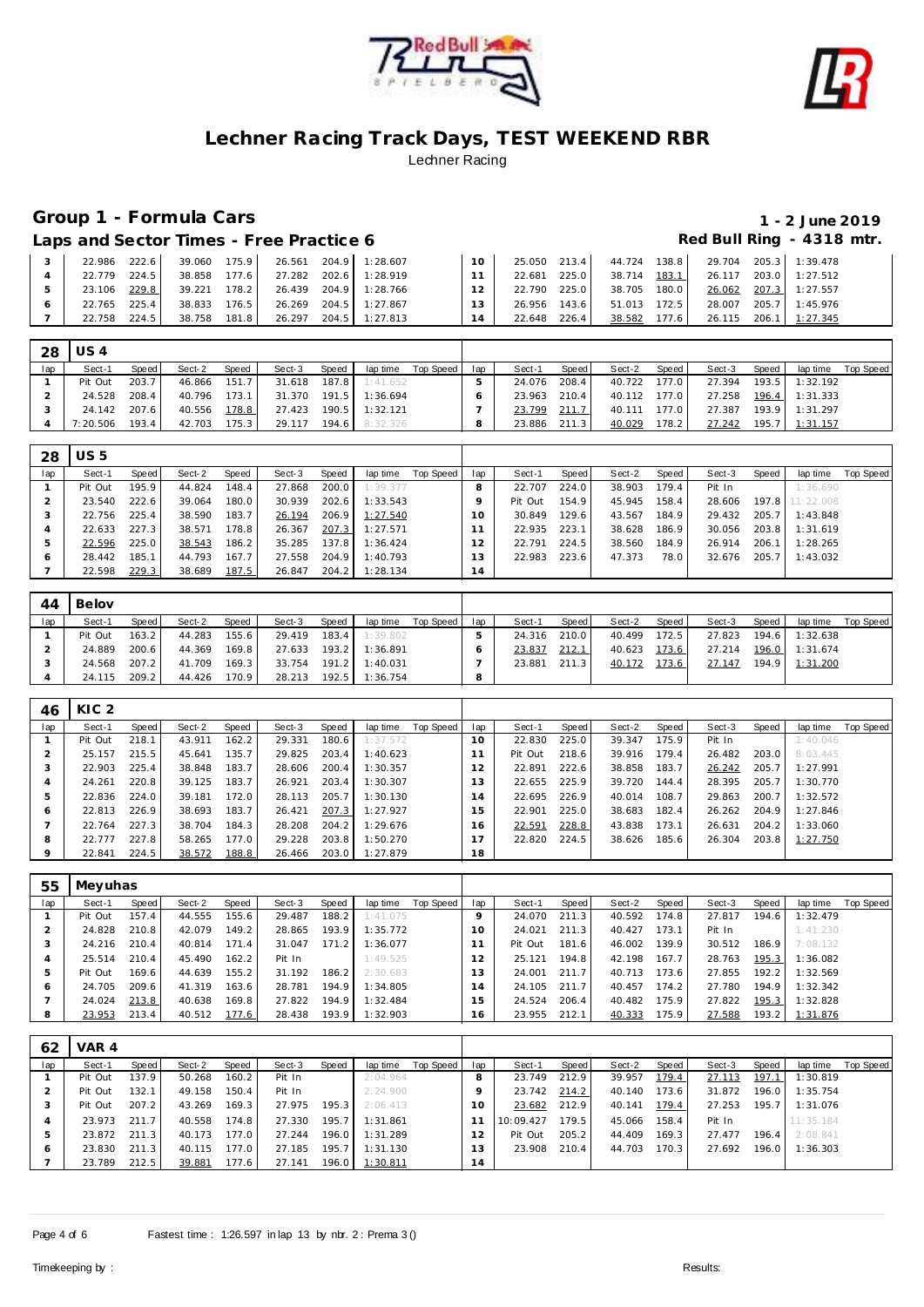



| 64      | Prema 2 |       |        |       |        |       |          |           |                |         |       |        |       |          |       |          |           |
|---------|---------|-------|--------|-------|--------|-------|----------|-----------|----------------|---------|-------|--------|-------|----------|-------|----------|-----------|
| lap     | Sect-1  | Speed | Sect-2 | Speed | Sect-3 | Speed | lap time | Top Speed | lap            | Sect-1  | Speed | Sect-2 | Speed | Sect-3   | Speed | lap time | Top Speed |
|         | Pit Out | 182.9 | 43.432 | 150.0 | 29.391 | 197.1 | 1:37.374 |           | 10             | 22.625  | 231.3 | 38.587 | 182.4 | 26.173   | 205.7 | 1:27.385 |           |
|         | 23.947  | 221.3 | 43.749 | 122.4 | 28.033 | 205.3 | 1:35.729 |           |                | 22.634  | 227.3 | 38.493 | 187.5 | Pit In   |       | 1:41.439 |           |
| 3       | 22.894  | 225.4 | 38.845 | 178.2 | 26.659 | 205.7 | 1:28.398 |           | 12             | Pit Out | 205.2 | 44.686 | 150.8 | 28.630   | 200.7 | 8:59.028 |           |
| 4       | 22.705  | 224.0 | 38.427 | 186.9 | 26.131 | 208.5 | 1:27.263 |           | 13             | 23.477  | 221.3 | 40.479 | 160.7 | 27.180   | 206.5 | 1:31.136 |           |
| 5       | 25.399  | 195.2 | 42.373 | 145.9 | 27.560 | 206.1 | 1:35.332 |           | $\overline{4}$ | 22.708  | 225.9 | 39.235 | 174.8 | 26.175   | 207.3 | 1:28.118 |           |
| O       | 22.674  | 226.4 | 38.729 | 181.8 | 26.123 | 205.7 | 1:27.526 |           | 15             | 22.632  | 224.0 | 38.399 | 184.3 | 26.325   | 201.9 | 1:27.356 |           |
|         | 25.360  | 216.4 | 39.382 | 175.3 | 26.452 | 206.5 | 1:31.194 |           | ⊣<br>16        | 22.615  | 226.4 | 38.248 | 185.6 | 25.888   | 208.9 | 1:26.751 |           |
| 8       | 22.470  | 228.3 | 42.329 | 129.8 | 37.135 | 202.6 | 1:41.934 |           | 17             | 22.572  | 227.3 | 38.359 | 187.5 | 25.852   | 207.3 | 1:26.783 |           |
| $\circ$ | 22.674  | 226.4 | 38.629 | 184.3 | 26.018 | 207.3 | 1:27.321 |           | 18             | 22.549  | 226.4 | 38.258 | 188.8 | 1:00.713 | 144.2 | 2:01.520 |           |

| 74      | Prema 1 |       |          |       |        |       |          |           |     |         |       |          |       |        |       |          |           |
|---------|---------|-------|----------|-------|--------|-------|----------|-----------|-----|---------|-------|----------|-------|--------|-------|----------|-----------|
| lap     | Sect-1  | Speed | Sect-2   | Speed | Sect-3 | Speed | lap time | Top Speed | lap | Sect-1  | Speed | Sect-2   | Speed | Sect-3 | Speed | lap time | Top Speed |
|         | Pit Out | 101.0 | 51.130   | 149.6 | 31.202 | 146.3 | 1:55.155 |           | 10  | 22.598  | 229.8 | 40.771   | 148.8 | Pit In |       | 1:40.393 |           |
|         | 27.070  | 193.8 | 45.608   | 153.4 | 31.121 | 192.9 | 1:43.799 |           |     | Pit Out | 187.7 | 44.182   | 161.7 | 29.002 | 196.0 | 8:57.654 |           |
|         | 26.852  | 183.2 | 46.273   | 160.2 | 29.984 | 204.5 | 1:43.109 |           |     | 25.290  | 173.4 | 45.352   | 155.6 | 27.659 | 205.3 | 1:38.301 |           |
| 4       | 22.747  | 226.9 | 38.907   | 178.2 | 26.368 | 205.7 | 1:28.022 |           | 3   | 23.187  | 222.6 | 1:00.617 | 153.8 | 27.939 | 206.9 | 1:51.743 |           |
|         | 22.654  | 227.3 | 38.400   | 181.2 | 26.329 | 209.7 | 1:27.383 |           | 14  | 22.632  | 226.9 | 38.506   | 178.8 | 26.024 | 207.7 | 1:27.162 |           |
| O       | 22.615  | 231.3 | 38.718   | 176.5 | 26.306 | 206.1 | 1:27.639 |           | 15  | 22.491  | 229.3 | 38.303   | 183.1 | 26.004 | 208.1 | 1:26.798 |           |
|         | 28.635  | 121.9 | 1:14.157 | 51.3  | 37.790 | 204.2 | 2:20.582 |           | 6   | 22.646  | 226.4 | 53.808   | 138.5 | 30.954 | 206.9 | 1:47.408 |           |
| 8       | 22.689  | 226.9 | 38.584   | 180.6 | 26.294 | 206.1 | 1:27.567 |           |     | 22.568  | 226.9 | 38.315   | 183.7 | 26.305 | 201.1 | 1:27.188 |           |
| $\circ$ | 22.547  | 228.3 | 38.329   | 181.2 | 26.115 | 208.1 | 1:26.991 |           | 18  |         |       |          |       |        |       |          |           |

| 78  | Abu Dhabi 2 |       |        |       |        |       |          |           |          |         |       |        |       |        |       |                 |           |
|-----|-------------|-------|--------|-------|--------|-------|----------|-----------|----------|---------|-------|--------|-------|--------|-------|-----------------|-----------|
| lap | Sect-1      | Speed | Sect-2 | Speed | Sect-3 | Speed | lap time | Top Speed | lap      | Sect-1  | Speed | Sect-2 | Speed | Sect-3 | Speed | lap time        | Top Speed |
|     | Pit Out     | 149.4 | 46.503 | 140.3 | 30.227 | 187.2 | 1:43.296 |           |          | Pit Out | 182.3 | 47.446 | 133.0 | 30.779 |       | 187.8 17:15.992 |           |
|     | 25.116      | 208.0 | 44.169 | 151.3 | 29.260 | 189.5 | 1:38.545 |           |          | 25.381  | 209.2 | 47.132 | 111.6 | 31.954 | 192.9 | 1:44.467        |           |
|     | 24.434      | 211.7 | 41.626 | 150.4 | 28.923 | 192.9 | 1:34.983 |           |          | 24.382  | 212.1 | 41.562 | 155.6 | 28.423 | 193.9 | 1:34.367        |           |
|     | 24.136      | 212.1 | 41.173 | 159.3 | 28.268 | 193.2 | 1:33.577 |           | $\Omega$ | 24.005  | 212.1 | 41.105 | 157.4 | 28.241 | 195.7 | 1:33.351        |           |
|     | 24.086      | 211.7 | 40.862 | 160.2 | 28.261 | 194.2 | 1:33.209 |           |          | 24.626  | 211.3 | 41.763 | 157.9 | 28.371 | 194.2 | 1:34.760        |           |
|     | 24.002      | 212.1 | 41.190 | 152.5 | Pit In |       | 1:47.959 |           | 12       |         |       |        |       |        |       |                 |           |

| 84  | Simonazzi |       |        |       |        |       |          |           |     |         |       |        |       |        |       |           |           |
|-----|-----------|-------|--------|-------|--------|-------|----------|-----------|-----|---------|-------|--------|-------|--------|-------|-----------|-----------|
| lap | Sect-1    | Speed | Sect-2 | Speed | Sect-3 | Speed | lap time | Top Speed | lap | Sect-1  | Speed | Sect-2 | Speed | Sect-3 | Speed | lap time  | Top Speed |
|     | Pit Out   | 200.2 | 43.077 | 164.1 | 28.433 | 189.8 | 1:36.327 |           |     | 24.402  | 208.0 | 41.021 | 171.4 | Pit In |       | 6:15.442  |           |
|     | 25.321    | 205.2 | 50.270 | 168.2 | 39.330 | 189.1 | 1:54.921 |           | 10  | Pit Out | 199.9 | 44.655 | 161.7 | 29.573 | 189.1 | 4:32.746  |           |
| ъD. | 24.508    | 206.4 | 41.292 | 174.8 | 28.691 | 192.2 | 1:34.491 |           |     | 24.874  | 202.9 | 42.831 | 145.9 | 29.230 | 192.5 | I: 36.935 |           |
|     | 24.196    | 209.6 | 41.168 | 172.0 | 28.264 | 192.2 | 1:33.628 |           | 2   | 24.293  | 208.0 | 41.061 | 172.5 | 27.695 | 193.9 | 1:33.049  |           |
|     | 24.111    | 211.3 | 41.046 | 172.0 | 27.776 | 192.9 | 1:32.933 |           | 3   | 24.079  | 209.2 | 41.945 | 170.3 | 27.978 | 193.5 | 1:34.002  |           |
| O   | 24.311    | 209.2 | 41.136 | 173.6 | 27.969 | 192.2 | 1:33.416 |           | l 4 | 24.018  | 210.4 | 41.345 | 172.0 | 29.234 | 191.8 | 1:34.597  |           |
|     | 24.290    | 208.8 | 40.926 | 172.0 | 27.897 | 192.2 | 1:33.113 |           | -5  | 24.102  | 208.8 | 40.834 | 174.2 | 27.868 | 193.2 | 1:32.804  |           |
| 8   | 25.764    | 199.9 | 44.343 | 151.7 | 30.402 | 189.5 | 1:40.509 |           | 16  |         |       |        |       |        |       |           |           |

| 88      | Abu Dhabi 1 |       |        |       |        |       |          |           |     |         |       |        |       |        |       |          |           |
|---------|-------------|-------|--------|-------|--------|-------|----------|-----------|-----|---------|-------|--------|-------|--------|-------|----------|-----------|
| lap     | Sect-1      | Speed | Sect-2 | Speed | Sect-3 | Speed | lap time | Top Speed | lap | Sect-1  | Speed | Sect-2 | Speed | Sect-3 | Speed | lap time | Top Speed |
|         | Pit Out     | 196.2 | 43.227 | 169.3 | 30.043 | 183.7 | 1:39.070 |           | 10  | 24.227  | 210.4 | 40.880 | 170.3 | 28.220 | 186.9 | 1:33.327 |           |
|         | 25.248      | 205.6 | 41.735 | 172.0 | 28.491 | 190.8 | 1:35.474 |           |     | 24.723  | 208.4 | 41.440 | 175.3 | Pit In |       | 1:43.643 |           |
| -3      | 24.498      | 208.4 | 41.172 | 173.6 | 28.151 | 192.9 | 1:33.821 |           |     | Pit Out | 195.5 | 48.131 | 151.3 | 32.012 | 177.6 | 7:23.902 |           |
|         | 24.292      | 209.2 | 41.719 | 172.0 | 28.428 | 192.2 | 1:34.439 |           | 13  | 26.698  | 206.4 | 43.040 | 165.1 | 28.692 | 192.5 | 1:38.430 |           |
|         | 24.306      | 208.4 | 41.072 | 173.1 | 28.343 | 193.5 | 1:33.721 |           | 14  | 24.636  | 208.0 | 41.331 | 172.5 | 27.999 | 193.2 | 1:33.966 |           |
| Ô       | 24.191      | 210.4 | 41.354 | 173.6 | 28.273 | 192.5 | 1:33.818 |           | 5   | 24.164  | 208.4 | 40.905 | 174.2 | 28.034 | 193.9 | 1:33.103 |           |
|         | 24.131      | 210.0 | 40.995 | 174.2 | 28.457 | 191.5 | 1:33.583 |           | 16  | 24.038  | 210.0 | 40.835 | 175.9 | 27.775 | 193.9 | 1:32.648 |           |
| 8       | 24.293      | 209.6 | 40.878 | 173.6 | 28.084 | 192.2 | 1:33.255 |           |     | 24.015  | 210.0 | 40.532 | 178.2 | 27.983 | 194.2 | 1:32.530 |           |
| $\circ$ | 24.234      | 210.0 | 41.099 | 177.6 | 28.001 | 194.2 | 1:33.334 |           | 18  | 23.972  | 210.4 | 40.656 | 170.3 | 30.298 | 188.8 | 1:34.926 |           |

| 99  | MM4     |        |        |       |        |       |                       |           |                 |              |       |        |       |        |       |                       |           |
|-----|---------|--------|--------|-------|--------|-------|-----------------------|-----------|-----------------|--------------|-------|--------|-------|--------|-------|-----------------------|-----------|
| lap | Sect-1  | Speed  | Sect-2 | Speed | Sect-3 | Speed | lap time              | Top Speed | lap             | Sect-1       | Speed | Sect-2 | Speed | Sect-3 | Speed | lap time              | Top Speed |
|     | Pit Out | 164.7  | 45.685 | 156.5 | 30.916 | 180.9 | 1:47.054              |           | 10 <sup>°</sup> | 24.632       | 208.4 | 41.294 | 164.6 | 28.656 | 189.8 | 1:34.582              |           |
|     | 27.082  | 121.11 | 46.705 | 134.3 | 32.685 |       | 185.9 1:46.472        |           |                 | 24.626       | 208.4 | 41.428 | 168.2 | 29.015 | 188.5 | 1:35.069              |           |
|     | 25.125  | 204.4  | 42.506 | 157.9 | 29.933 |       | 186.2 1:37.564        |           |                 | 6:50.085     | 201.7 | 44.264 | 161.7 | 29.868 | 183.1 | 8:04.217              |           |
|     | 26.655  | 177.4  | 42.425 | 159.8 | 29.356 | 188.5 | 1:38.436              |           | 13              | 25.359       | 203.3 | 41.750 | 162.7 | 28.542 | 192.2 | 1:35.651              |           |
|     | 24.763  | 207.6  | 41.766 | 163.1 | 29.188 | 186.9 | 1:35.717              |           | 14              | 24.281       | 208.8 | 41.366 | 164.1 | 28.467 | 190.5 | 1:34.114              |           |
| 6   | 25.011  | 207.2  | 41.315 | 163.1 |        |       | 29.642 188.8 1:35.968 |           | 15              | 24.876 211.3 |       | 41.387 | 164.6 |        |       | 28.577 192.2 1:34.840 |           |